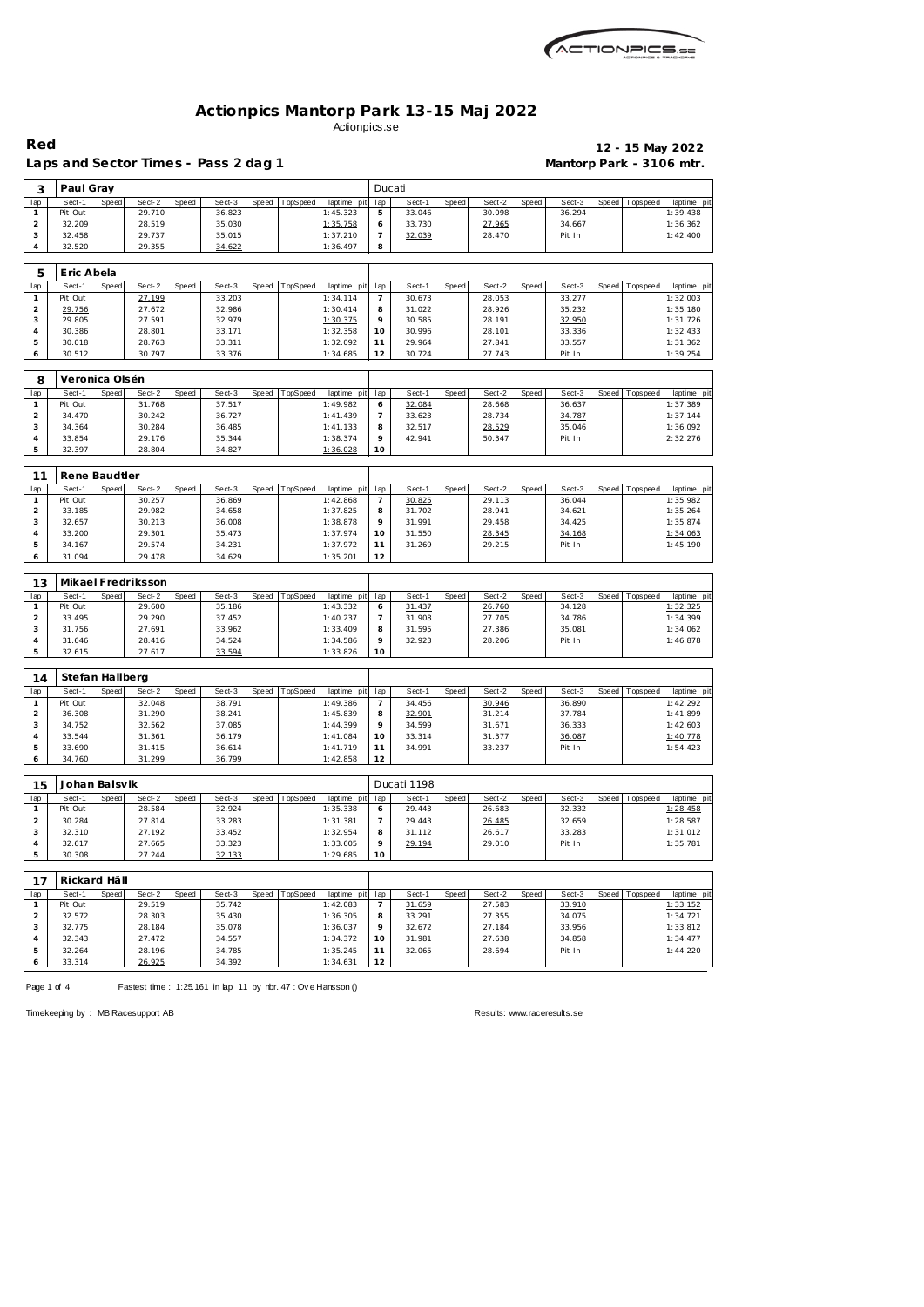

Laps and Sector Times - Pass 2 dag 1 **Mantorp Park - 3106 mtr.** 

**Red 12 - 15 May 2022**

| 27                      | Ståle Lovas               |       |                             |       |                  |       |          |                      |                |        |       |        |       |        |              |                 |             |
|-------------------------|---------------------------|-------|-----------------------------|-------|------------------|-------|----------|----------------------|----------------|--------|-------|--------|-------|--------|--------------|-----------------|-------------|
|                         |                           |       |                             |       |                  |       |          |                      |                |        |       |        |       |        |              |                 |             |
| lap                     | Sect-1                    | Speed | Sect-2                      | Speed | Sect-3           | Speed | TopSpeed | laptime pit          | lap            | Sect-1 | Speed | Sect-2 | Speed | Sect-3 | Speed        | Tops pee d      | laptime pit |
| $\mathbf{1}$            | Pit Out                   |       | 29.847                      |       | 37.022           |       |          | 1:43.216             | 5              | 32.947 |       | 28.392 |       | 34.722 |              |                 | 1:36.061    |
| $\overline{a}$          | 32.962                    |       | 29.850                      |       | 35.144           |       |          | 1:37.956             | 6              | 32.789 |       | 28.625 |       | 36.457 |              |                 | 1:37.871    |
| 3                       | 33.385                    |       | 29.525                      |       | 36.247           |       |          | 1:39.157             | $\overline{7}$ | 32.298 |       | 27.825 |       | Pit In |              |                 | 1:46.718    |
| $\overline{4}$          | 32.846                    |       | 28.724                      |       | 35.119           |       |          | 1:36.689             | 8              |        |       |        |       |        |              |                 |             |
|                         |                           |       |                             |       |                  |       |          |                      |                |        |       |        |       |        |              |                 |             |
| 43                      | Terje Hoelseth            |       |                             |       |                  |       |          |                      |                |        |       |        |       |        |              |                 |             |
| lap                     | Sect-1                    | Speed | Sect-2                      | Speed | Sect-3           | Speed | TopSpeed | laptime pit          | lap            | Sect-1 | Speed | Sect-2 | Speed | Sect-3 | Speed        | T ops pee d     | laptime pit |
|                         |                           |       |                             |       |                  |       |          |                      |                |        |       |        |       |        |              |                 |             |
| $\mathbf{1}$            | Pit Out                   |       | 29.995                      |       | 37.140           |       |          | 1:44.205             | 5              | 32.440 |       | 28.444 |       | 35.324 |              |                 | 1:36.208    |
| $\overline{a}$          | 32.668                    |       | 29.725                      |       | 35.560           |       |          | 1:37.953             | 6              | 32.264 |       | 28.765 |       | 36.668 |              |                 | 1:37.697    |
| 3                       | 32.983                    |       | 29.743                      |       | 36.469           |       |          | 1:39.195             | $\overline{7}$ | 32.014 |       | 27.916 |       | Pit In |              |                 | 1:46.086    |
| $\overline{4}$          | 32.472                    |       | 28.954                      |       | 35.252           |       |          | 1:36.678             | 8              |        |       |        |       |        |              |                 |             |
|                         |                           |       |                             |       |                  |       |          |                      |                |        |       |        |       |        |              |                 |             |
| 47                      | Ove Hansson               |       |                             |       |                  |       |          |                      |                |        |       |        |       |        |              |                 |             |
| lap                     | Sect-1                    | Speed | Sect-2                      | Speed | Sect-3           | Speed | TopSpeed | laptime pit          | lap            | Sect-1 | Speed | Sect-2 | Speed | Sect-3 | Speed        | Tops pee d      | laptime pit |
| $\mathbf{1}$            | Pit Out                   |       | 25.902                      |       | 31.976           |       |          | 1:32.472             | 8              | 29.470 |       | 25.930 |       | 32.213 |              |                 | 1:27.613    |
| $\overline{c}$          | 29.568                    |       | 26.037                      |       | 31.353           |       |          | 1:26.958             | 9              | 29.781 |       | 25.514 |       | 32.630 |              |                 | 1:27.925    |
| 3                       | 29.427                    |       | 26.197                      |       | 31.060           |       |          | 1:26.684             | 10             | 28.658 |       | 25.834 |       | 31.937 |              |                 | 1:26.429    |
|                         |                           |       |                             |       |                  |       |          |                      |                |        |       |        |       |        |              |                 |             |
| $\overline{4}$          | 28.554                    |       | 26.229                      |       | 31.336           |       |          | 1:26.119             | 11             | 28.530 |       | 25.584 |       | 31.047 |              |                 | 1:25.161    |
| 5                       | 29.018                    |       | 26.004                      |       | 32.469           |       |          | 1:27.491             | 12             | 28.924 |       | 26.426 |       | 32.011 |              |                 | 1:27.361    |
| 6                       | 29.271                    |       | 25.274                      |       | 31.476           |       |          | 1:26.021             | 13             | 35.105 |       | 35.581 |       | Pit In |              |                 | 1:56.902    |
| 7                       | 28.582                    |       | 25.833                      |       | 32.269           |       |          | 1:26.684             | 14             |        |       |        |       |        |              |                 |             |
|                         |                           |       |                             |       |                  |       |          |                      |                |        |       |        |       |        |              |                 |             |
| 52                      |                           |       | Christian Barman Gynnerwall |       |                  |       |          |                      |                |        |       |        |       |        |              |                 |             |
| lap                     | Sect-1                    | Speed | Sect-2                      | Speed | Sect-3           | Speed | TopSpeed | laptime pit          | lap            | Sect-1 | Speed | Sect-2 | Speed | Sect-3 | Speed        | Tops peed       | laptime pit |
| $\mathbf{1}$            | Pit Out                   |       | 27.658                      |       | 35.506           |       |          | 1:36.310             | 6              | 31.447 |       | 27.803 |       | 34.433 |              |                 | 1:33.683    |
|                         |                           |       |                             |       |                  |       |          |                      |                |        |       |        |       |        |              |                 |             |
| $\overline{c}$          | 30.905                    |       | 27.619                      |       | 33.784           |       |          | 1:32.308             | 7              | 30.675 |       | 27.432 |       | 33.945 |              |                 | 1:32.052    |
| 3                       | 32.130                    |       | 28.250                      |       | 33.047           |       |          | 1:33.427             | 8              | 29.570 |       | 28.078 |       | 33.272 |              |                 | 1:30.920    |
| $\sqrt{4}$              | 32.372                    |       | 27.266                      |       | 32.360           |       |          | 1:31.998             | 9              | 29.850 |       | 27.166 |       | 32.632 |              |                 | 1:29.648    |
|                         |                           |       |                             |       |                  |       |          |                      |                |        |       |        |       |        |              |                 | 1:52.592    |
| 5                       | 30.827                    |       | 27.491                      |       | 33.771           |       |          | 1:32.089             | 10             | 30.295 |       | 28.662 |       | Pit In |              |                 |             |
|                         |                           |       |                             |       |                  |       |          |                      |                |        |       |        |       |        |              |                 |             |
| 53                      | Henrik Nygren             |       |                             |       |                  |       |          |                      |                |        |       |        |       |        |              |                 |             |
| lap                     | Sect-1                    | Speed | Sect-2                      | Speed | Sect-3           | Speed | TopSpeed | laptime pit          | lap            | Sect-1 | Speed | Sect-2 | Speed | Sect-3 | Speed        | T ops pee d     | laptime pit |
| $\mathbf{1}$            | Pit Out                   |       | 32.232                      |       | 38.691           |       |          | 1:49.240             | $\overline{7}$ | 31.149 |       | 28.772 |       | 34.515 |              |                 | 1:34.436    |
|                         |                           |       |                             |       |                  |       |          |                      |                |        |       |        |       |        |              |                 |             |
| $\overline{a}$          | 36.049                    |       | 30.107                      |       | 37.893           |       |          | 1:44.049             | 8              | 31.551 |       | 28.354 |       | 33.883 |              |                 | 1:33.788    |
| 3                       | 31.852                    |       | 29.113                      |       | 35.604           |       |          | 1:36.569             | 9              | 30.880 |       | 29.255 |       | 36.304 |              |                 | 1:36.439    |
| $\sqrt{4}$              | 32.824                    |       | 29.500                      |       | 33.418           |       |          | 1:35.742             | 10             | 30.344 |       | 28.716 |       | 33.520 |              |                 | 1:32.580    |
| 5                       | 30.351                    |       | 29.336                      |       | 33.313           |       |          | 1:33.000             | 11             | 31.596 |       | 31.133 |       | Pit In |              |                 | 1:43.189    |
| 6                       | 30.485                    |       | 28.832                      |       | 33.638           |       |          | 1:32.955             | 12             |        |       |        |       |        |              |                 |             |
|                         |                           |       |                             |       |                  |       |          |                      |                |        |       |        |       |        |              |                 |             |
| 55                      | Shahzad Rana              |       |                             |       |                  |       |          |                      |                |        |       |        |       |        |              |                 |             |
| lap                     | Sect-1                    | Speed | Sect-2                      | Speed | Sect-3           | Speed | TopSpeed | laptime pit          | lap            | Sect-1 | Speed | Sect-2 | Speed | Sect-3 | Speed        | Tops pee d      | laptime pit |
| $\mathbf{1}$            | Pit Out                   |       | 29.453                      |       | 35.341           |       |          | 1:41.916             | $\overline{4}$ | 33.544 |       | 28.221 |       | 34.947 |              |                 | 1:36.712    |
| $\overline{a}$          | 32.830                    |       | 29.454                      |       | 34.166           |       |          | 1:36.450             | 5              | 32.931 |       | 28.038 |       | 35.435 |              |                 | 1:36.404    |
| 3                       | 32.883                    |       | 28.499                      |       | 35.935           |       |          | 1:37.317             | 6              | 30.243 |       | 28.963 |       | Pit In |              |                 | 1:45.613    |
|                         |                           |       |                             |       |                  |       |          |                      |                |        |       |        |       |        |              |                 |             |
|                         |                           |       |                             |       |                  |       |          |                      |                |        |       |        |       |        |              |                 |             |
| 63                      | Magnus Jifors             |       |                             |       |                  |       |          |                      |                |        |       |        |       |        |              |                 |             |
| lap                     | Sect-1                    | Speed | Sect-2                      | Speed | Sect-3           | Speed | TopSpeed | laptime pit          | lap            | Sect-1 | Speed | Sect-2 | Speed | Sect-3 | <b>Speed</b> | <b>Topspeed</b> | laptime pit |
| $\mathbf{1}$            | Pit Out                   |       | 30.864                      |       | 38.512           |       |          | 1:47.332             | 5              | 33.088 |       | 30.113 |       | 36.308 |              |                 | 1:39.509    |
| $\overline{\mathbf{c}}$ | 35.729                    |       | 29.723                      |       | 36.161           |       |          | 1:41.613             | 6              | 33.600 |       | 30.480 |       | 37.475 |              |                 | 1:41.555    |
| 3                       | 32.898                    |       | 30.176                      |       | 36.026           |       |          | 1:39.100             | $\overline{7}$ | 33.435 |       | 30.096 |       | 36.263 |              |                 | 1:39.794    |
| 4                       | 32.898                    |       | 29.989                      |       | 35.931           |       |          | 1:38.818             | 8              | 33.913 |       | 30.806 |       | Pit In |              |                 | 1:47.973    |
|                         |                           |       |                             |       |                  |       |          |                      |                |        |       |        |       |        |              |                 |             |
| 67                      |                           |       |                             |       |                  |       |          |                      |                |        |       |        |       |        |              |                 |             |
| lap                     | Michael Wiklund<br>Sect-1 | Speed | Sect-2                      | Speed | Sect-3           | Speed | TopSpeed |                      |                | Sect-1 | Speed | Sect-2 | Speed | Sect-3 | <b>Speed</b> | T ops pee d     |             |
|                         |                           |       |                             |       |                  |       |          | laptime pit          | lap            |        |       |        |       |        |              |                 | laptime pit |
| $\mathbf{1}$            | Pit Out                   |       | 30.633                      |       | 36.852           |       |          | 1:49.173             | 7              | 30.599 |       | 27.431 |       | 32.998 |              |                 | 1:31.028    |
| $\overline{c}$          | 32.250                    |       | 29.304                      |       | 34.412           |       |          | 1:35.966             | 8              | 30.061 |       | 27.783 |       | 33.235 |              |                 | 1:31.079    |
| 3                       | 33.342                    |       | 29.962                      |       | 36.404           |       |          | 1:39.708             | 9              | 30.877 |       | 27.371 |       | 35.280 |              |                 | 1:33.528    |
| $\overline{4}$          | 33.937                    |       | 28.102                      |       | 33.300           |       |          | 1:35.339             | 10             | 29.815 |       | 26.447 |       | 32.982 |              |                 | 1:29.244    |
| 5                       | 30.679<br>30.673          |       | 27.962<br>27.425            |       | 34.479<br>33.072 |       |          | 1:33.120<br>1:31.170 | 11<br>12       | 30.500 |       | 28.386 |       | Pit In |              |                 | 1:37.880    |

Page 2 of 4 Fastest time : 1:25.161 in lap 11 by nbr. 47 : Ove Hansson ()

Timekeeping by : MB Racesupport AB Results:<www.raceresults.se>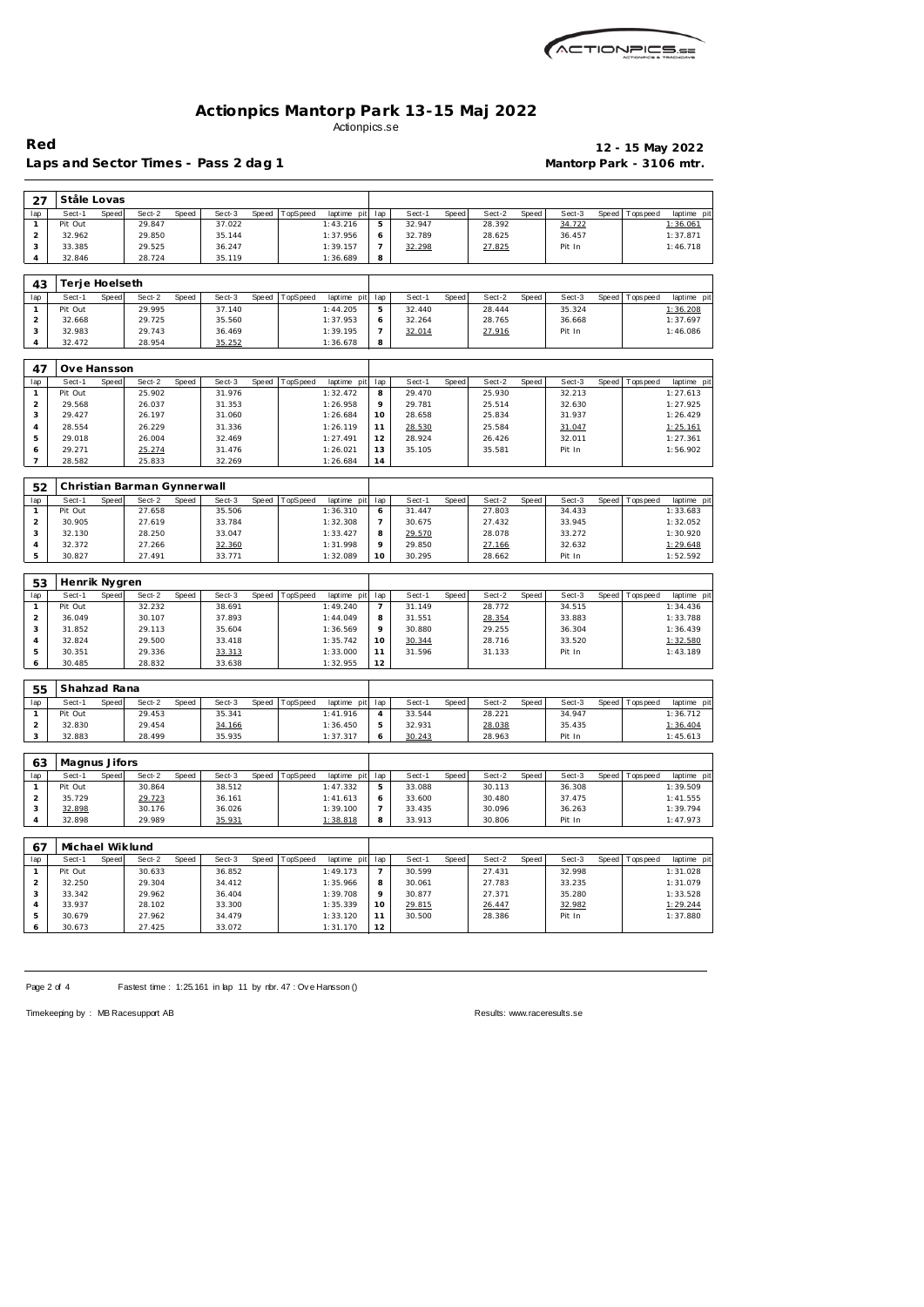

Laps and Sector Times - Pass 2 dag 1 **Mantorp Park - 3106 mtr.** 

# **Red 12 - 15 May 2022**

| 71                      |                   |              | Robert Westbrandt        |       |                  |       |          |                         |                       |                  |       |                  |       |                  |       |                |                        |
|-------------------------|-------------------|--------------|--------------------------|-------|------------------|-------|----------|-------------------------|-----------------------|------------------|-------|------------------|-------|------------------|-------|----------------|------------------------|
| lap                     | Sect-1            | Speed        | Sect-2                   | Speed | Sect-3           | Speed | TopSpeed | laptime pit             | lap                   | Sect-1           | Speed | Sect-2           | Speed | Sect-3           | Speed | Topspeed       | laptime pi             |
| 1                       | Pit Out           |              | 29.201                   |       | 36.837           |       |          | 1:42.883                | $\overline{7}$        | 31.141           |       | 29.353           |       | 36.586           |       |                | 1:37.080               |
| $\mathbf 2$             | 33.335            |              | 27.878                   |       | 34.882           |       |          | 1:36.095                | 8                     | 31.272           |       | 28.715           |       | 34.936           |       |                | 1:34.923               |
| 3                       | 33.207            |              | 28.685                   |       | 36.586           |       |          | 1:38.478                | 9                     | 32.111           |       | 28.560           |       | 35.650           |       |                | 1:36.321               |
| $\overline{4}$          | 33.510            |              | 28.881                   |       | 36.087           |       |          | 1:38.478                | 10                    | 31.839           |       | 28.162           |       | 35.682           |       |                | 1:35.683               |
| 5                       | 30.738            |              | 27.765                   |       | 34.865           |       |          | 1:33.368                | 11                    | 31.500           |       | 29.003           |       | Pit In           |       |                | 1:42.715               |
| 6                       | 32.240            |              | 27.457                   |       | 36.860           |       |          | 1:36.557                | 12                    |                  |       |                  |       |                  |       |                |                        |
|                         |                   |              |                          |       |                  |       |          |                         |                       |                  |       |                  |       |                  |       |                |                        |
| 78                      | Robin Halemark    |              |                          |       |                  |       |          |                         |                       |                  |       |                  |       |                  |       |                |                        |
| lap                     | Sect-1            | Speed        | Sect-2                   | Speed | Sect-3           | Speed | TopSpeed | laptime pit             | lap                   | Sect-1           | Speed | Sect-2           | Speed | Sect-3           | Speed | T ops pee d    | laptime pit            |
| $\mathbf{1}$            | Pit Out           |              | 30.740                   |       | 36.820           |       |          | 1:48.814                | $\overline{7}$        | 29.833           |       | 26.742           |       | 32.904           |       |                | 1:29.479               |
| $\overline{c}$<br>3     | 32.998<br>32.985  |              | 28.824                   |       | 35.405           |       |          | 1:37.227                | 8<br>9                | 29.512           |       | 27.467           |       | 33.761           |       |                | 1:30.740               |
| $\overline{4}$          | 33.149            |              | 28.975<br>28.840         |       | 36.615<br>34.229 |       |          | 1:38.575<br>1:36.218    | 10                    | 30.488<br>30.881 |       | 27.474<br>26.588 |       | 35.207<br>32.806 |       |                | 1:33.169<br>1:30.275   |
| 5                       | 32.575            |              | 27.357                   |       | 33.260           |       |          | 1:33.192                | 11                    | 29.686           |       | 28.155           |       | Pit In           |       |                | 1:38.274               |
| 6                       | 32.057            |              | 26.808                   |       | 32.959           |       |          | 1:31.824                | 12                    |                  |       |                  |       |                  |       |                |                        |
|                         |                   |              |                          |       |                  |       |          |                         |                       |                  |       |                  |       |                  |       |                |                        |
| 83                      |                   |              | Heikki Kimmo Salmenranta |       |                  |       |          |                         |                       |                  |       |                  |       |                  |       |                |                        |
| lap                     | Sect-1            | Speed        | Sect-2                   | Speed | Sect-3           | Speed | TopSpeed | laptime pit             | lap                   | Sect-1           | Speed | Sect-2           | Speed | Sect-3           | Speed | Tops peed      | laptime pi             |
| 1                       | Pit Out           |              | 29.365                   |       | 34.710           |       |          | 1:43.975                | $\overline{4}$        | 30.838           |       | 28.454           |       | 34.131           |       |                | 1:33.423               |
| $\overline{a}$          | 31.523            |              | 29.728                   |       | 34.789           |       |          | 1:36.040                | $\mathbf 5$           | 33.492           |       | 29.238           |       | 34.370           |       |                | 1:37.100               |
| 3                       | 33.096            |              | 27.958                   |       | 33.939           |       |          | 1:34.993                | 6                     | 32.847           |       | 28.899           |       | Pit In           |       |                | 1:49.269               |
| 91                      | Johan Norberg     |              |                          |       |                  |       |          |                         |                       | Yamaha R6        |       |                  |       |                  |       |                |                        |
|                         | Sect-1            | Speed        | Sect-2                   | Speed | Sect-3           | Speed | TopSpeed | laptime pit             |                       | Sect-1           | Speed | Sect-2           | Speed | Sect-3           |       | Speed Topspeed | laptime pi             |
| lap<br>$\mathbf{1}$     | Pit Out           |              | 33.049                   |       | 39.163           |       |          | 1:52.492                | lap<br>$\overline{7}$ | 34.476           |       | 30.514           |       | 37.191           |       |                | 1:42.181               |
| $\overline{c}$          | 36.190            |              | 31.239                   |       | 37.933           |       |          | 1:45.362                | 8                     | 33.622           |       | 31.472           |       | 37.630           |       |                | 1:42.724               |
| 3                       | 35.582            |              | 31.244                   |       | 37.653           |       |          | 1:44.479                | 9                     | 34.072           |       | 30.254           |       | 37.022           |       |                | 1:41.348               |
| $\overline{4}$          | 34.147            |              | 30.576                   |       | 37.287           |       |          | 1:42.010                | 10                    | 33.996           |       | 30.988           |       | 36.576           |       |                | 1:41.560               |
| 5                       | 34.022            |              | 30.332                   |       | 37.407           |       |          | 1:41.761                | 11                    | 35.540           |       | 33.166           |       | Pit In           |       |                | 1:50.401               |
| 6                       | 33.866            |              | 31.182                   |       | 37.127           |       |          | 1:42.175                | 12                    |                  |       |                  |       |                  |       |                |                        |
|                         |                   |              |                          |       |                  |       |          |                         |                       |                  |       |                  |       |                  |       |                |                        |
| 93                      | Jimmi Lammi       |              |                          |       |                  |       |          |                         |                       |                  |       |                  |       |                  |       |                |                        |
| lap<br>$\mathbf{1}$     | Sect-1<br>Pit Out | Speed        | Sect-2<br>27.658         | Speed | Sect-3<br>35.043 | Speed | TopSpeed | laptime pit<br>1:37.862 | lap<br>$\overline{7}$ | Sect-1<br>31.236 | Speed | Sect-2<br>27.206 | Speed | Sect-3<br>34.281 | Speed | Tops peed      | laptime pi<br>1:32.723 |
| $\overline{c}$          | 31.359            |              | 26.765                   |       | 34.044           |       |          | 1:32.168                | 8                     | 31.343           |       | 27.115           |       | 34.341           |       |                | 1:32.799               |
| 3                       | 30.989            |              | 27.051                   |       | 33.719           |       |          | 1:31.759                | 9                     | 31.123           |       | 27.493           |       | 37.165           |       |                | 1:35.781               |
| $\sqrt{4}$              | 31.216            |              | 26.981                   |       | 34.050           |       |          | 1:32.247                | 10                    | 33.854           |       | 26.891           |       | 34.222           |       |                | 1:34.967               |
| 5                       | 31.119            |              | 27.235                   |       | 34.235           |       |          | 1:32.589                | 11                    | 31.599           |       | 27.738           |       | 34.748           |       |                | 1:34.085               |
| 6                       | 33.761            |              | 27.437                   |       | 34.235           |       |          | 1:35.433                | 12                    | 32.363           |       | 29.895           |       | Pit In           |       |                | 1:42.929               |
|                         |                   |              |                          |       |                  |       |          |                         |                       |                  |       |                  |       |                  |       |                |                        |
| 95                      |                   |              | Robert Andersson         |       |                  |       |          |                         |                       |                  |       |                  |       |                  |       |                |                        |
| lap                     | Sect-1            | <b>Speed</b> | Sect-2                   | Speed | Sect-3           | Speed | TopSpeed | laptime pit             | lap                   | Sect-1           | Speed | Sect-2           | Speed | Sect-3           | Speed | Tops pee d     | laptime pi             |
| 1                       | Pit Out           |              | 32.112                   |       | 39.006           |       |          | 1:50.145                | $\overline{7}$        | 31.356           |       | 28.675           |       | 35.172           |       |                | 1:35.203               |
| $\overline{c}$          | 36.169            |              | 28.900                   |       | 35.225           |       |          | 1:40.294                | 8                     | 31.487           |       | 28.001           |       | 34.266           |       |                | 1:33.754               |
| 3                       | 32.237            |              | 28.465                   |       | 35.262           |       |          | 1:35.964                | 9                     | 30.895           |       | 28.004           |       | 35.964           |       |                | 1:34.863               |
| $\overline{4}$<br>5     | 32.176<br>31.961  |              | 28.787<br>29.444         |       | 35.293           |       |          | 1:36.256                | 10                    | 31.045<br>30.909 |       | 28.469<br>28.311 |       | 34.340<br>Pit In |       |                | 1:33.854<br>1:40.244   |
| 6                       | 31.071            |              | 27.879                   |       | 34.393<br>35.287 |       |          | 1:35.798<br>1:34.237    | 11<br>12              |                  |       |                  |       |                  |       |                |                        |
|                         |                   |              |                          |       |                  |       |          |                         |                       |                  |       |                  |       |                  |       |                |                        |
| 102                     | Magnus Lind       |              |                          |       |                  |       |          |                         |                       |                  |       |                  |       |                  |       |                |                        |
| lap                     | Sect-1            | Speed        | Sect-2                   | Speed | Sect-3           | Speed | TopSpeed | laptime pit             | lap                   | Sect-1           | Speed | Sect-2           | Speed | Sect-3           | Speed | Topspeed       | laptime pi             |
| $\mathbf{1}$            | Pit Out           |              | 31.932                   |       | 35.240           |       |          | 1:46.703                | $\overline{7}$        | 29.952           |       | 26.180           |       | 32.681           |       |                | 1:28.813               |
| $\overline{\mathbf{c}}$ | 32.627            |              | 34.658                   |       | 34.127           |       |          | 1:41.412                | 8                     | 29.371           |       | 26.249           |       | 32.124           |       |                | 1:27.744               |
| 3                       | 33.550            |              | 31.570                   |       | 35.388           |       |          | 1:40.508                | 9                     | 31.221           |       | 25.868           |       | 31.642           |       |                | 1:28.731               |
| $\sqrt{4}$              | 30.087            |              | 27.493                   |       | 34.654           |       |          | 1:32.234                | 10                    | 29.541           |       | 26.529           |       | 33.566           |       |                | 1:29.636               |
| 5                       | 29.992            |              | 26.487                   |       | 32.034           |       |          | 1:28.513                | 11                    | 31.633           |       | 27.096           |       | 32.110           |       |                | 1:30.839               |
| 6                       | 31.261            |              | 25.898                   |       | 33.874           |       |          | 1:31.033                | 12                    | 34.887           |       | 34.696           |       | Pit In           |       |                | 1:55.721               |
| 108                     | Johan Borg        |              |                          |       |                  |       |          |                         |                       |                  |       |                  |       |                  |       |                |                        |
| lap                     | Sect-1            | Speed        | Sect-2                   | Speed | Sect-3           | Speed | TopSpeed | laptime pit             | lap                   | Sect-1           | Speed | Sect-2           | Speed | Sect-3           | Speed | Tops peed      | laptime pi             |
| $\mathbf{1}$            | Pit Out           |              | 29.262                   |       | 35.893           |       |          | 1:42.058                | 6                     | 32.695           |       | 27.983           |       | 35.872           |       |                | 1:36.550               |
| $\overline{\mathbf{c}}$ | 32.707            |              | 28.567                   |       | 34.954           |       |          | 1:36.228                | $\overline{7}$        | 31.276           |       | 27.259           |       | 34.191           |       |                | 1:32.726               |
|                         |                   |              |                          |       |                  |       |          |                         |                       |                  |       |                  |       |                  |       |                |                        |
| 3                       | 32.943            |              | 28.250                   |       | 36.350           |       |          | 1:37.543                | 8                     | 31.584           |       | 27.826           |       | 34.110           |       |                | 1:33.520               |

| Pit Out | 29.262 | 35.893 | 1:42.058 | 32.695 | 27.983 | 35.872 |  |
|---------|--------|--------|----------|--------|--------|--------|--|
| 32.707  | 28.567 | 34.954 | 1:36.228 | 31.276 | 27.259 | 34.191 |  |
| 32.943  | 28.250 | 36.350 | 1:37.543 | 31.584 | 27.826 | 34.110 |  |
| 33.553  | 28.041 | 35.363 | 1:36.957 | 31.481 | 28.015 | 34.608 |  |
|         |        |        |          |        |        |        |  |

Page 3 of 4 Fastest time : 1:25.161 in lap 11 by nbr. 47 : Ove Hansson ()

Timekeeping by : MB Racesupport AB Results:<www.raceresults.se>

**1:34.104**